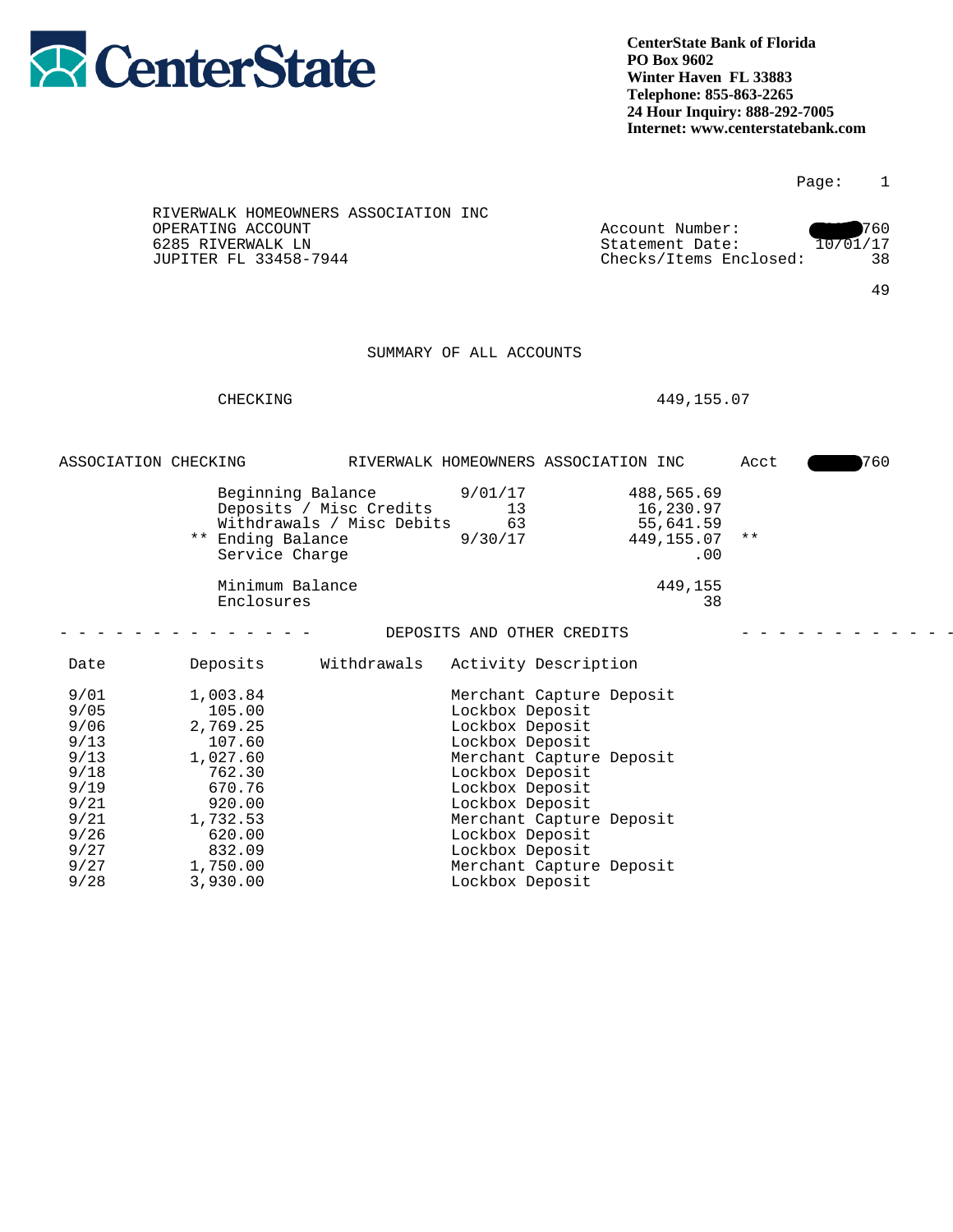

Page: 2

|  | RIVERWALK HOMEOWNERS ASSOCIATION INC | Account Number: | 760      |
|--|--------------------------------------|-----------------|----------|
|  |                                      | Statement Date: | 10/01/17 |

| 12.32    | FPL DIRECT DEBIT/ELEC PYMT |                                                                                                                                                                                                                                                                                                                                                                                                                                                                                                                                          |
|----------|----------------------------|------------------------------------------------------------------------------------------------------------------------------------------------------------------------------------------------------------------------------------------------------------------------------------------------------------------------------------------------------------------------------------------------------------------------------------------------------------------------------------------------------------------------------------------|
| 740.00   | Normandy Harbor/SIGONFILE  |                                                                                                                                                                                                                                                                                                                                                                                                                                                                                                                                          |
|          | FPL DIRECT DEBIT/ELEC PYMT |                                                                                                                                                                                                                                                                                                                                                                                                                                                                                                                                          |
|          | FPL DIRECT DEBIT/ELEC PYMT |                                                                                                                                                                                                                                                                                                                                                                                                                                                                                                                                          |
|          | FPL DIRECT DEBIT/ELEC PYMT |                                                                                                                                                                                                                                                                                                                                                                                                                                                                                                                                          |
| 236.11   | FPL DIRECT DEBIT/ELEC PYMT |                                                                                                                                                                                                                                                                                                                                                                                                                                                                                                                                          |
| 215.88   | FPL DIRECT DEBIT/ELEC PYMT |                                                                                                                                                                                                                                                                                                                                                                                                                                                                                                                                          |
| 68.27    | FPL DIRECT DEBIT/ELEC PYMT |                                                                                                                                                                                                                                                                                                                                                                                                                                                                                                                                          |
| 52.26    | FPL DIRECT DEBIT/ELEC PYMT |                                                                                                                                                                                                                                                                                                                                                                                                                                                                                                                                          |
| 28.64    | FPL DIRECT DEBIT/ELEC PYMT |                                                                                                                                                                                                                                                                                                                                                                                                                                                                                                                                          |
| 20.57    | FPL DIRECT DEBIT/ELEC PYMT |                                                                                                                                                                                                                                                                                                                                                                                                                                                                                                                                          |
| 11.08    | FPL DIRECT DEBIT/ELEC PYMT |                                                                                                                                                                                                                                                                                                                                                                                                                                                                                                                                          |
| 11.05    | FPL DIRECT DEBIT/ELEC PYMT |                                                                                                                                                                                                                                                                                                                                                                                                                                                                                                                                          |
| 1,762.10 | IRS/USATAXPYMT             |                                                                                                                                                                                                                                                                                                                                                                                                                                                                                                                                          |
|          | FPL DIRECT DEBIT/ELEC PYMT |                                                                                                                                                                                                                                                                                                                                                                                                                                                                                                                                          |
| 395.98   | TOWN OF JUPITER/UT BILL    |                                                                                                                                                                                                                                                                                                                                                                                                                                                                                                                                          |
|          |                            | - - - - MISCELLANEOUS DEBITS<br>Deposits Withdrawals Activity Description<br>RIVERWALK HOA<br>Riverwalk Homeowners A<br>606.38<br>RIVERWALK HOMEOWNERS A<br>313.09<br>RIVERWALK HOMEOWNERS A<br>291.74<br>RIVERWALK HOMEOWNERS A<br>RIVERWALK HOMEOWNERS A<br>RIVERWALK HOMEOWNERS A<br>RIVERWALK HOMEOWNERS A<br>RIVERWALK HOMEOWNERS A<br>RIVERWALK HOMEOWNERS A<br>RIVERWALK HOMEOWNERS A<br>RIVERWALK HOMEOWNERS A<br>RIVERWALK HOMEOWNERS A<br>RIVERWALK HOMEOWNERS A<br>423.84<br>RIVERWALK HOMEOWNERS A<br>RIVERWALK HOMEOWNERS A |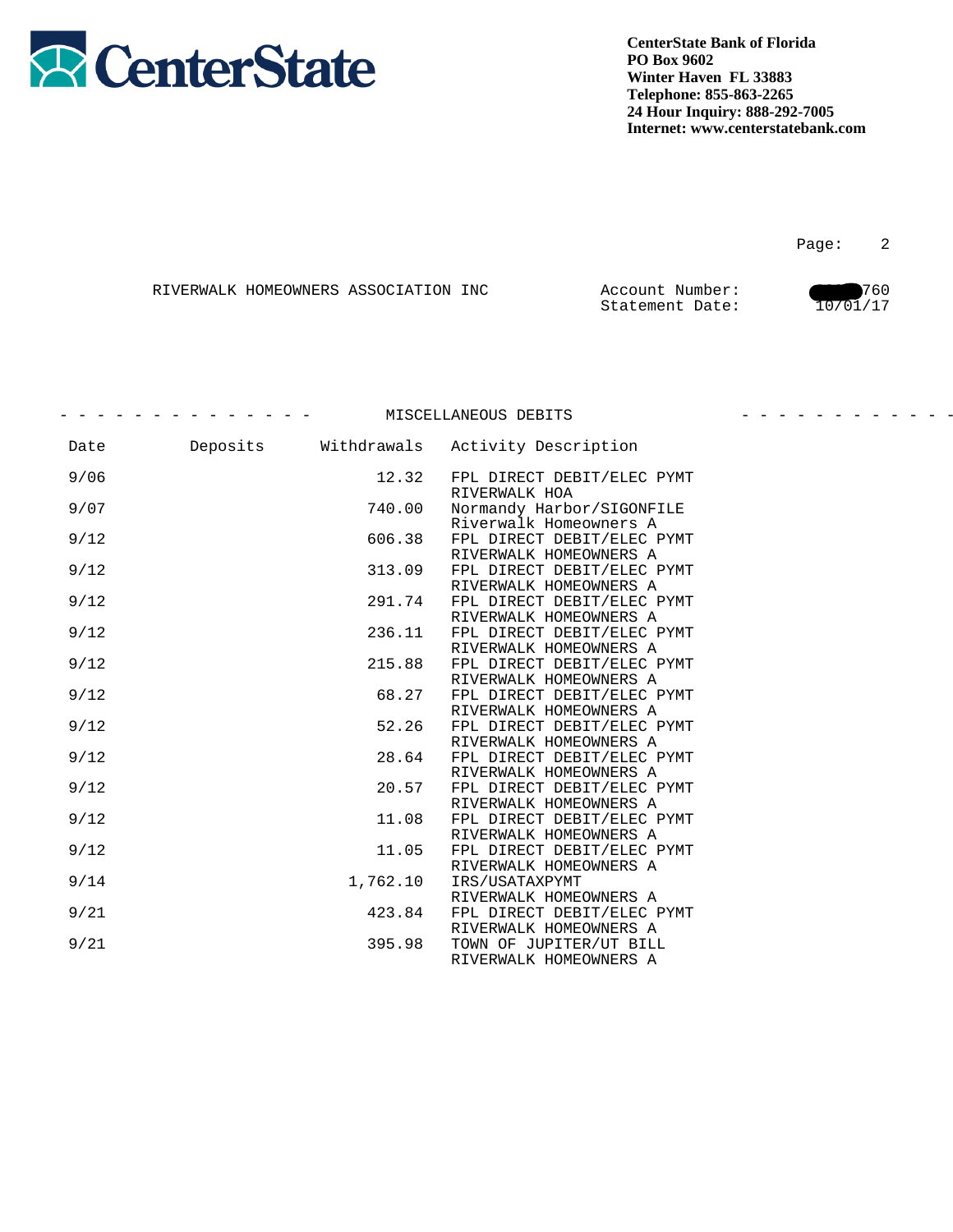

| RIVERWALK HOMEOWNERS ASSOCIATION INC | Account Number: | 1760     |
|--------------------------------------|-----------------|----------|
|                                      | Statement Date: | 10/01/17 |

|      |          |               | MISCELLANEOUS DEBITS                                 |  |
|------|----------|---------------|------------------------------------------------------|--|
| Date | Deposits | Withdrawals   | Activity Description                                 |  |
| 9/21 |          | 342.57        | FPL DIRECT DEBIT/ELEC PYMT<br>RIVERWALK HOMEOWNERS A |  |
| 9/21 |          | 264.70        | FPL DIRECT DEBIT/ELEC PYMT<br>RIVERWALK HOMEOWNERS A |  |
| 9/21 |          | 201.00        | FPL DIRECT DEBIT/ELEC PYMT<br>RIVERWALK HOMEOWNERS A |  |
| 9/21 |          | 163.94        | FPL DIRECT DEBIT/ELEC PYMT<br>RIVERWALK HOMEOWNERS A |  |
| 9/21 |          | 151.22        | TOWN OF JUPITER/UT BILL<br>RIVERWALK HOMEOWNERS A    |  |
| 9/21 |          | 150.80        | TOWN OF JUPITER/UT BILL<br>RIVERWALK HOMEOWNERS A    |  |
| 9/21 |          | 70.53         | TOWN OF JUPITER/UT BILL<br>RIVERWALK HOA             |  |
| 9/25 |          | 5,640.00      | CAPITAL ONE/PHONE PYMT<br>9743113241PERHOLTZRONA     |  |
| 9/28 |          | 708.00        | Normandy Harbor/SIGONFILE<br>Riverwalk Homeowners A  |  |
|      |          |               |                                                      |  |
|      |          | <b>CHECKS</b> |                                                      |  |
|      |          |               | * indicates skip in check numbers                    |  |

|       |                        |                                                                                                                         |                                                          |                                   | Amount                                                                                                                                                                       |
|-------|------------------------|-------------------------------------------------------------------------------------------------------------------------|----------------------------------------------------------|-----------------------------------|------------------------------------------------------------------------------------------------------------------------------------------------------------------------------|
|       |                        |                                                                                                                         |                                                          |                                   | 85.90                                                                                                                                                                        |
| 5815* |                        | 5828                                                                                                                    |                                                          | 5838                              | 110.00                                                                                                                                                                       |
| 5817* |                        | 5829                                                                                                                    |                                                          | 5839                              | 189.39                                                                                                                                                                       |
| 5821* |                        | 5830                                                                                                                    |                                                          | 5840                              | 2,500.00                                                                                                                                                                     |
| 5822  |                        | 5831                                                                                                                    |                                                          | 5841                              | 952.25                                                                                                                                                                       |
| 5823  |                        | 5832                                                                                                                    |                                                          | 5842                              | 5,000.00                                                                                                                                                                     |
| 5824  |                        | 5833                                                                                                                    |                                                          | 5843                              | 27.58                                                                                                                                                                        |
| 5825  |                        | 5834                                                                                                                    |                                                          | 5844                              | 580.00                                                                                                                                                                       |
| 5826  |                        | 5835                                                                                                                    |                                                          | 5845                              | 49.00                                                                                                                                                                        |
|       | Date Check No.<br>5750 | 1,225.40 9/19<br>642.00 9/19<br>51.64 9/11<br>202.07 9/18<br>150.00 9/19<br>215.00 9/18<br>375.00 9/28<br>3,445.40 9/26 | ------<br>Amount Date Check No.<br>5827<br>4,000.00 9/19 | * indicates skip in check numbers | Amount Date Check No.<br>121.98 9/27<br>5837*<br>130.06 9/28<br>$6,910.00$ $9/29$<br>268.67 9/22<br>86.00 9/22<br>2,950.00 9/28<br>990.00 9/26<br>115.46 9/26<br>498.42 9/26 |